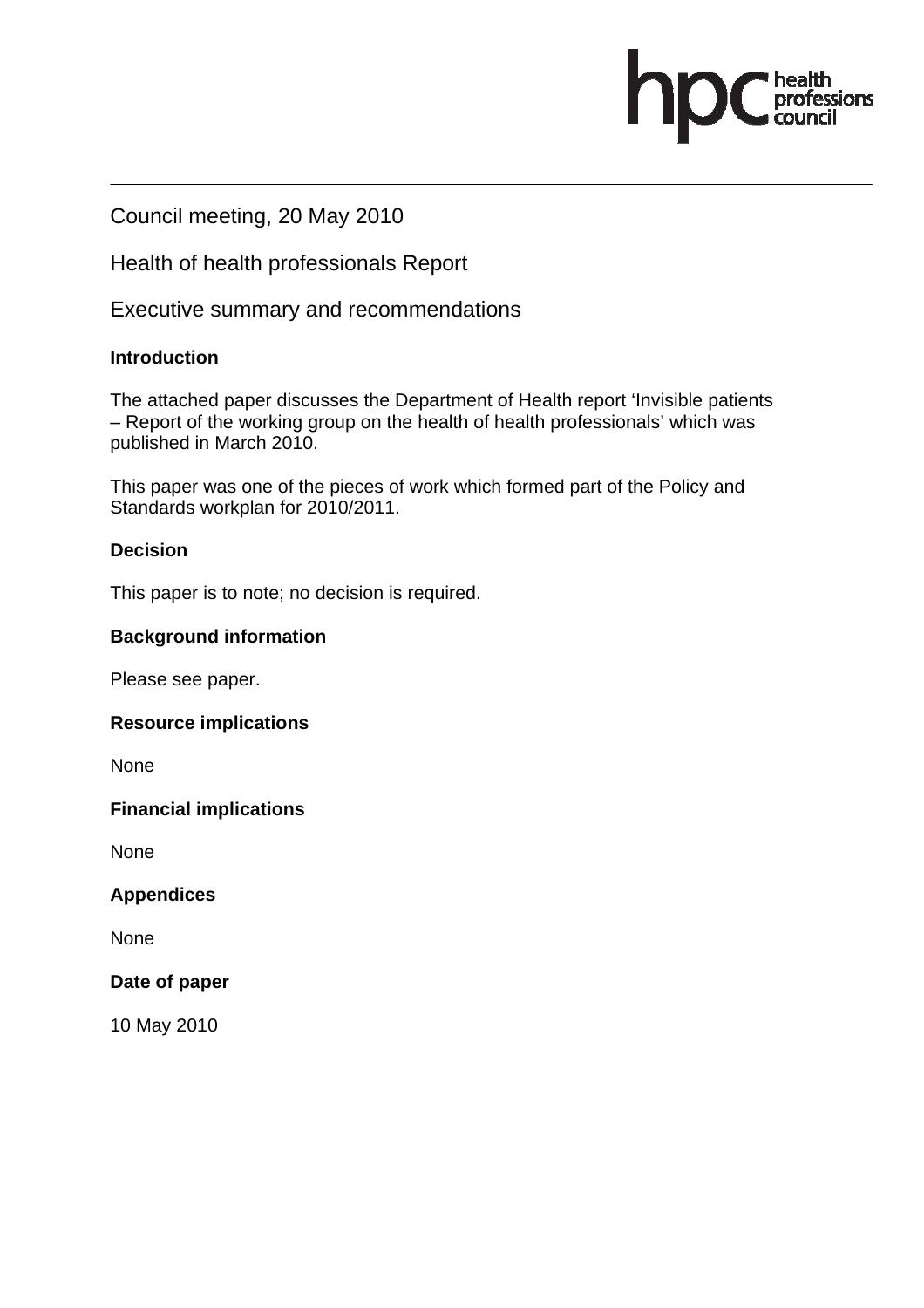#### **Department of Health, Invisible patients – Report of the Working group on the health of health professionals**

## **1. Introduction**

- 1.1 In March 2010 the Department of Health published 'Invisible patients Report of the Working Group on the health of health professionals'.<sup>1</sup> The HPC was represented on the Working Group by Anna van der Gaag, Chair of Council.
- 1.2 This work was one of the workstreams arising from the February 2007 White Paper 'Trust, Assurance and Safety – The Regulation of Health Professionals in the 21<sup>st</sup> Century', which set out proposals for work to explore effective arrangements for supporting health professionals who are in ill health. In particular, the White Paper suggested the piloting of specialist referral services for health professionals.<sup>2</sup>
- 1.3 This paper briefly summarises and discusses the Department of Health report, with particular reference to those recommendations which are relevant to the HPC and its role as a statutory regulator. Section two provides a summary and overview of the report as a whole and section three outlines the recommendations made about the role of the regulators, highlighting any relevant previous, ongoing or planned work. Section four discusses any conclusions for the HPC that can be drawn. References to paragraphs and page numbers are references to the Department of Health report.

### **2. Overview**

 $\overline{a}$ 

- 2.1 The working group's remit was to 'draw on current evidence and good practice to ensure an effective fair and proportionate response to identifying and managing health issues in regulated health professionals, with the aim of safeguarding patients and the public; promoting good employment practice; and strengthening professional and public confidence in the regulatory process'. (1.12, page 10)
- 2.2 The report concludes that although the health problems of health professionals are not unique to this group, there is evidence that health

 $1$  Department of Health, Invisible Patients – Report of the Working Group on the health of health professionals, March 2010

http://www.dh.gov.uk/prod\_consum\_dh/groups/dh\_digitalassets/@dh/@en/@ps/documents/digita lasset/dh\_113551.pdf

 $2$  HM Government, 'Trust, Assurance and Safety – The Regulation of Health Professionals in the 21<sup>st</sup> Century, February 2007 (in particular, see paragraphs 4.26 to 4.31)

http://www.dh.gov.uk/en/Publicationsandstatistics/Publications/PublicationsPolicyAndGuidance/D H\_065946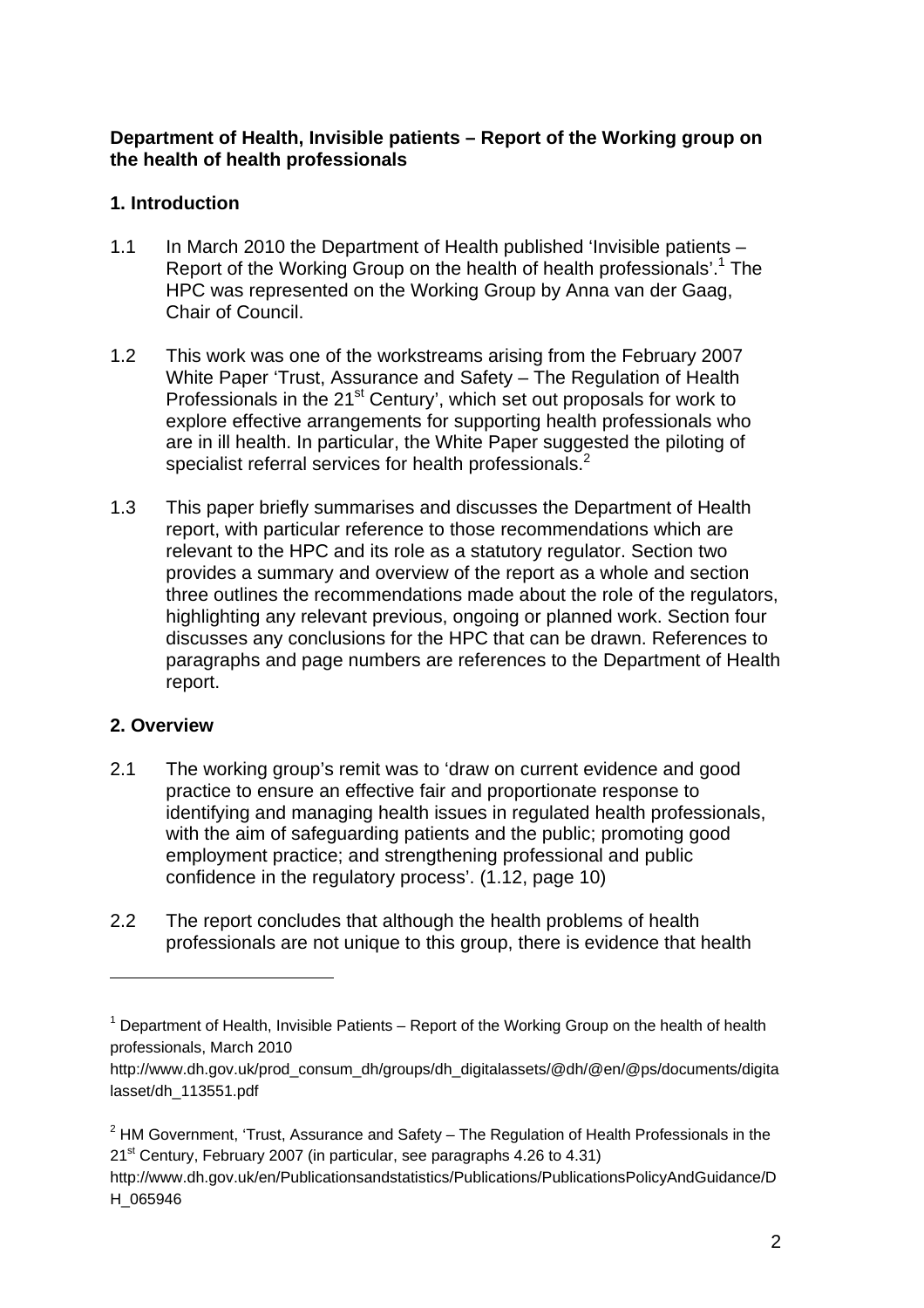professionals are more reluctant to seek help for their problems than other groups of workers, often because of concerns about confidentiality and stigma. The report further concludes that there is evidence of the impact of ill health on practitioners and the public, including an adverse impact on productivity and service delivery within the National Health Service (NHS). The report acknowledges that the evidence that exists is mainly drawn from the medical profession and that there is a paucity of available evidence for other professions, including those regulated by the HPC.

- 2.3 A framework is suggested for managing the health of regulated health professionals with four levels of responsibility:
	- Individual responsibility including registering with a GP and seeking advice and support.
	- Team responsibility including the responsibility of line managers to consider whether health problems are contributing to poor performance.
	- Organisational responsibility including risk management and appropriate policies and procedures.
	- Responsibilities of national bodies including the role of education and training in changing culture; and the role of the regulators in producing guidance and in making consistent decisions.
- 2.4 A number of recommendations are made to support these responsibilities including strengthening occupational health services and establishing two to four specialist services in England to meet the needs of ill health professionals. The report also acknowledges that the evidence base in this area needs to be improved through further research.
- 2.5 The report also examines practice in the UK and internationally to manage the health of health professionals, including examining the need for specialist health services. A pilot was commissioned following the 2007 White Paper of a prototype specialist service. The Practitioner Health Programme (PHP) is a two year pilot to provide health care services to doctors and dentists living and working in the London area with any type of health problem which may adversely affect their performance (5.49, page 62).
- 2.6 In its first year, the PHP saw 184 doctors and dentists, 57% of which reported with mental health problems and 34% with addiction problems. Evaluation of the first year of the PHP has indicated that such an approach might save the NHS money by avoiding costly and unnecessary exclusions from work. The service is funded until March 2011 and no indication is given as whether the service will continue, nor whether such a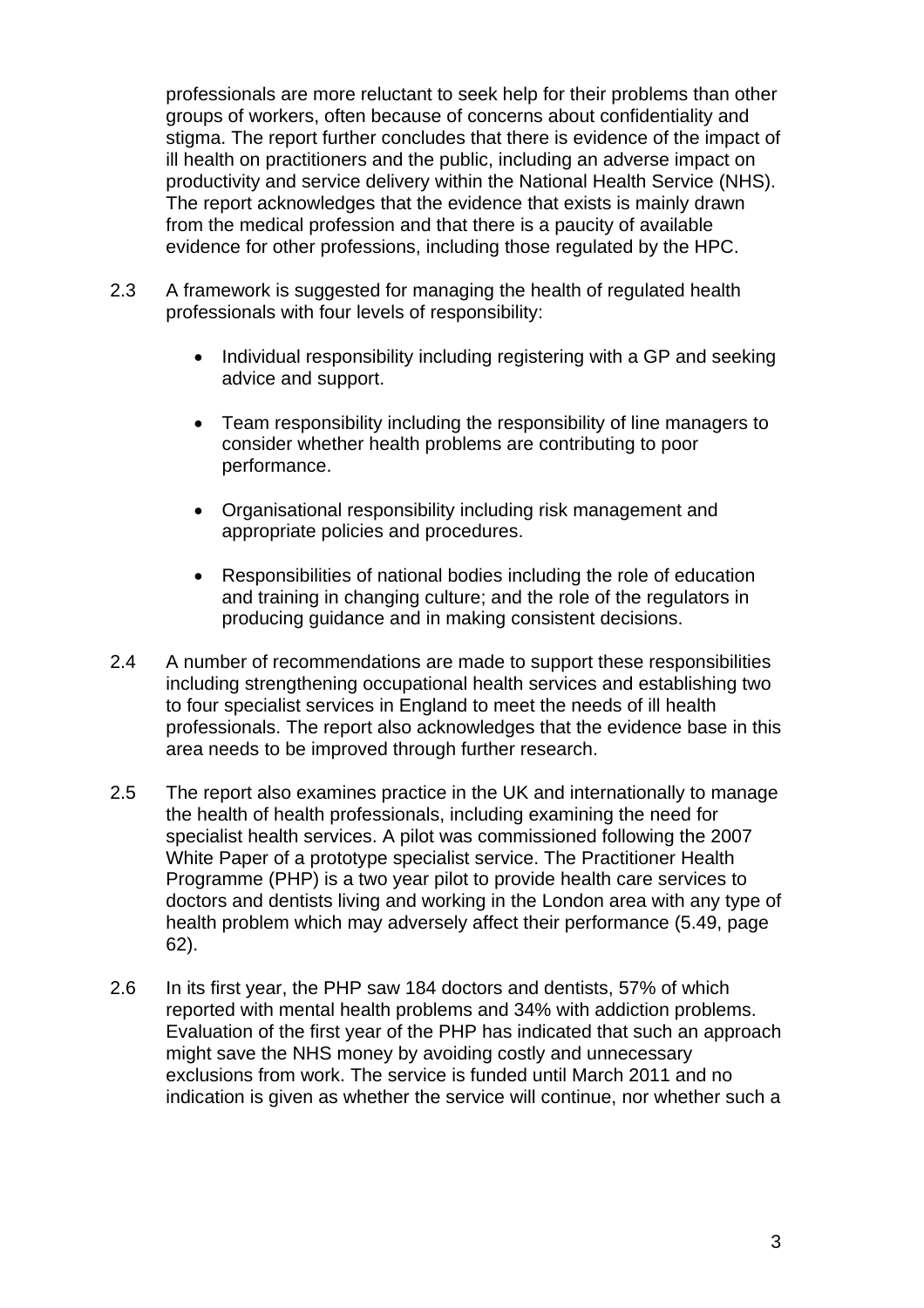service might be extended to other health professionals. $3$ 

# **3. Professional regulation**

 $\overline{a}$ 

- 3.1 The report sets out how managing the health of health professionals involves a number of different groups including professional regulators, employers and contracting bodies and the individual themselves. With reference to the role of the professional regulators, the report rearticulates the role of the regulator in cases of ill health, and emphasises the importance of guidance from regulators and consistency in fitness to practise processes.
- 3.2 The report states that regulatory bodies need to know about a health problem in a health professional when:
	- the condition may affect a health professional's ability to practise safely; and
	- the health professional is not complying with assessment or treatment or heeding advice to take time off work; or
	- there is significant misconduct, including ongoing criminal activity such as use of illicit drugs, drink driving offences and forged prescriptions. (6.15, pages 73 and 74).
- 3.3 The report concludes that there is sometimes confusion about whether regulators need to be notified about health problems and that this may in part be due to misunderstanding of the term 'fitness to practise'. The report outlines the important distinction between fitness to work and fitness to practise. For example, a registrant suffering from a viral infection may not be fit to work and therefore go on sick leave but this will not affect her fitness to practise.
- 3.4 The report recommends that regulators should provide clear guidance on when a health professional with a health problem does (or does not) need to be referred and that such guidance would help to overcome the reluctance of some heath professionals to seek help. The recent research conducted for HPC by Ipsos Mori on 'Expectations of complainants' identified the need for reviewing the information about the fitness to practise process currently provided on the HPC website, in brochures and in correspondence with complainants and the other parties involved. $4$
- 3.5 The report quotes extensively from HPC's guidance 'Information about the health reference' which provides information to applicants and doctors about HPC's approach to health when considering health references at

 $3$  NHS PHP, NHS Practitioner Health Programme – Report on the first year of operation, January 2010 www.php.nhs.uk/php-news/london-practitioner-health-programme-the-first-12-months

<sup>&</sup>lt;sup>4</sup> Expectations of complainants, Fitness to Practise Committee, 25 February 2010 http://www.hpc-uk.org/assets/documents/10002C8520100225FTP-06 expectationsofcomplainants.pdf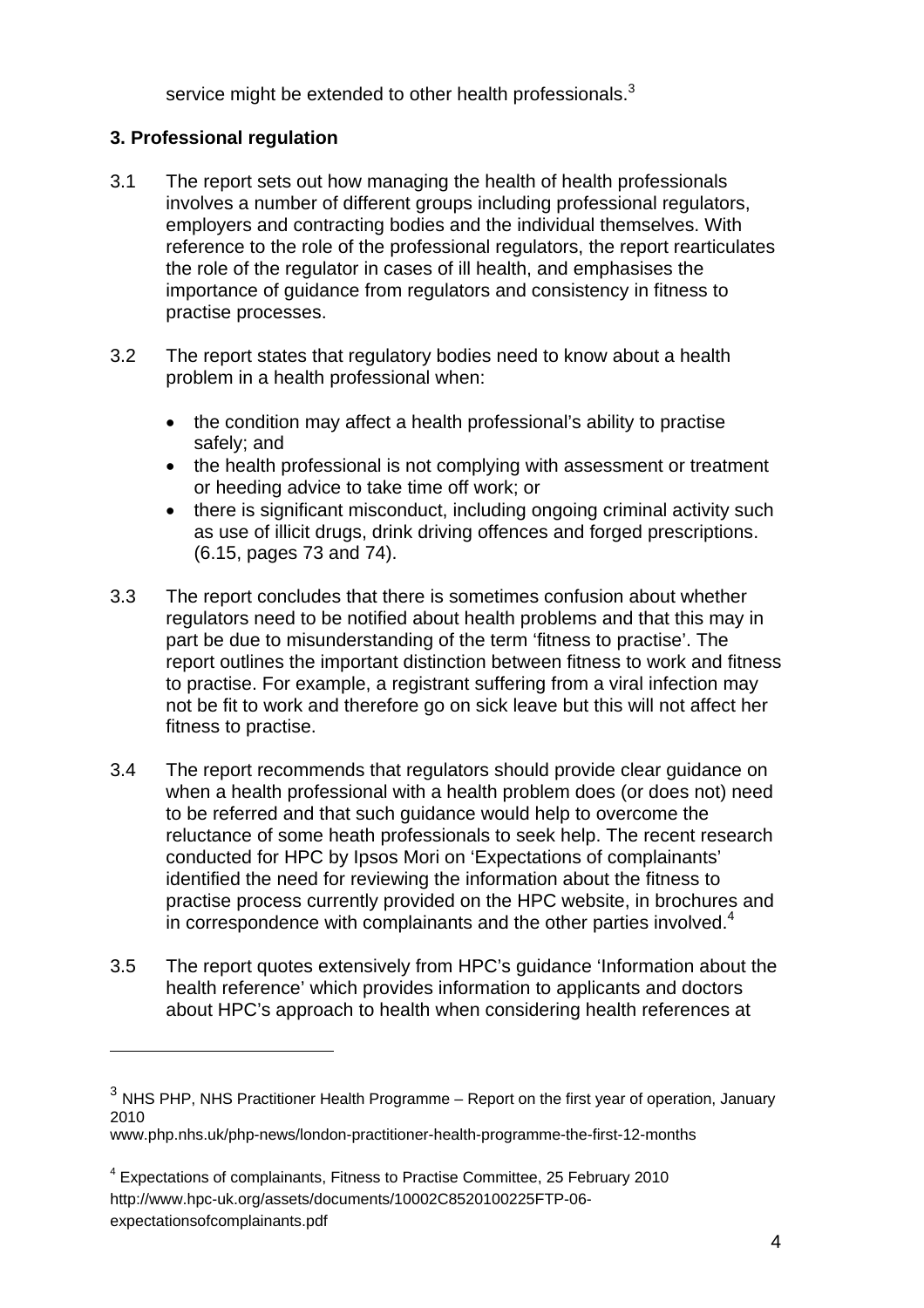the point of entry to the Register. Other guidance documents which address issues of health include 'Managing your fitness to practise' and 'A disabled person's guide to becoming a health professional'. The recently published 'Guidance on health and character' also provides clear information to applicants, registrants and education providers about declarations related to physical or mental health.<sup>5</sup>

- 3.6 The report makes no recommendation about health reference requirements for entry to the Register but does note that most regulators have these requirements and refers to the Council for Healthcare Regulatory Excellence's recommendation that 'free standing' health requirements should be removed.<sup>6</sup> The HPC recently consulted on proposals to remove the health reference requirement and replace it with a self-declaration. If this proposal is approved by the Education and Training Committee and the Council, the Executive plans to consult on changes to the Guidance on health and character. Following the implementation of any change, the Executive would also wish to review the other HPC guidance documents that address issues of health.<sup>7</sup>
- 3.7 Finally, the report emphasises the importance of consistency in the decision making of fitness to practise panels, concluding that consistency would include 'a single requirement of fitness to practise and a single route for all fitness to practise issues to be heard by panels' (3.42, page 27). The General Medical Council currently has this model.

<sup>5</sup> HPC publications:

 $\overline{a}$ 

Information about the health reference http://www.hpc-uk.org/publications/brochures/index.asp?id=109

A disabled person's guide to becoming a health professional http://www.hpcuk.org/assets/documents/1000137FAdisabledperson'sguidetobecomingahealthprofessional.pdf

Guidance on health and character http://www.hpc-uk.org/publications/brochures/index.asp?id=220

Managing your fitness to practise: A guide for employers and registrants http://www.hpc-uk.org/publications/brochures/index.asp?id=105

 $6$  Council for Healthcare Regulatory Excellence, Regulatory bodies' health requirements, June 2009

http://www.chre.org.uk/satellite/115/

 $7$  Consultation on removing the health reference as a requirement for entry to the Register http://www.hpc-uk.org/aboutus/consultations/closed/index.asp?id=98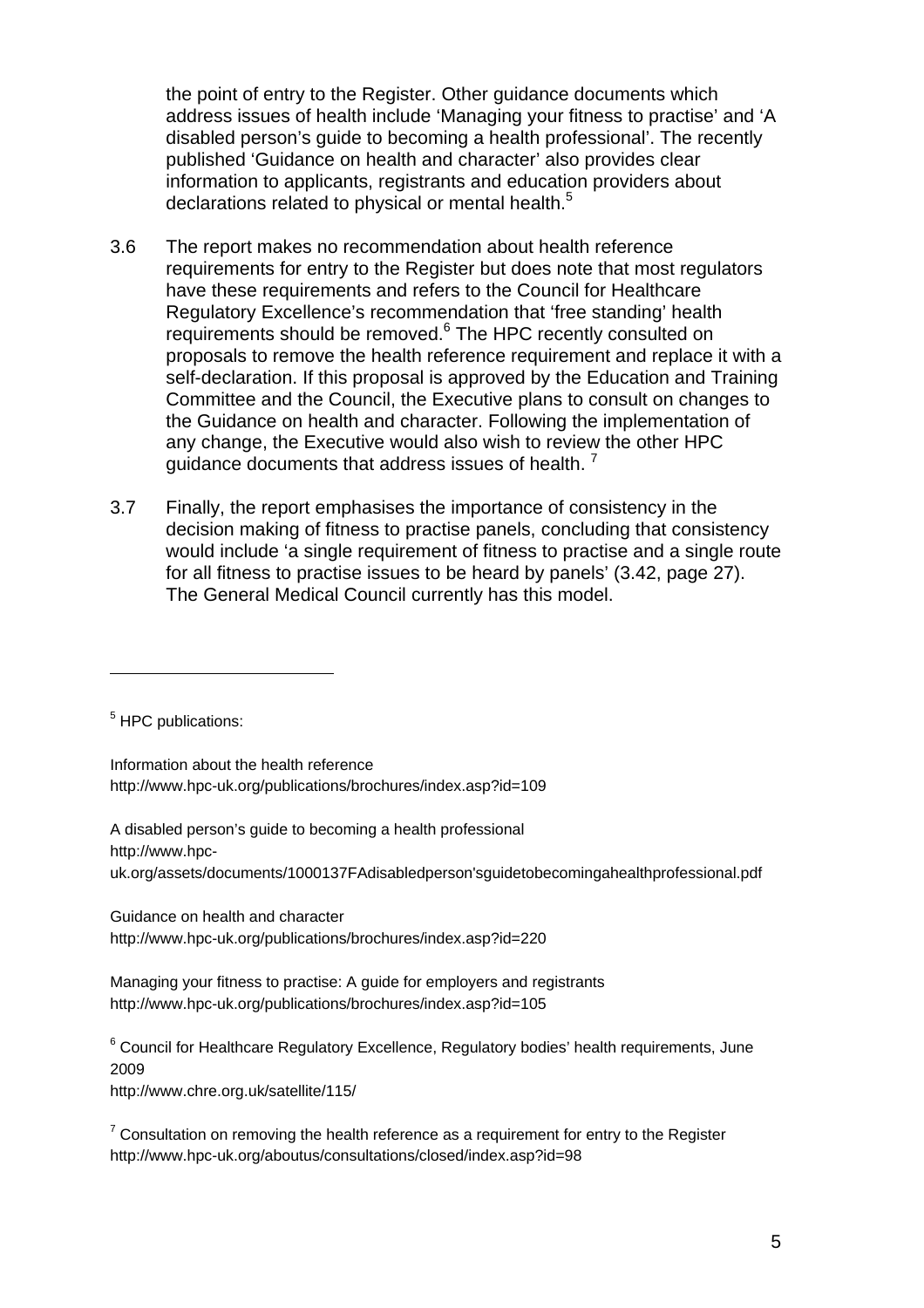- 3.8 Currently, once a case to answer decision has been made, HPC panels have to decide whether a case should be referred to the Conduct and Competence Committee or the Health Committee. If health is the main issue in a particular case, panels are advised to refer to the Health Committee which only considers cases of physical or mental impairment. The option to strike off is not immediately available to the Health Committee.
- 3.9 The Executive supports the idea of merging the health and conduct and competence committees to create a single fitness to practise committee which considers adjudication of fitness to practise cases. The investigation of cases would still remain separate, with panels of the Investigating Committee deciding whether a case should be referred through to public hearing.
- 3.10 There are instances where the committees cross refer cases between each other when health emerges as the primary issue at a hearing, or where a panel of the Health Committee concludes that health is not an issue and refers a case back to the Conduct and Competence Committee to consider the case. This has the potential to delay the determination of the case which could cause stress for the person concerned.
- 3.11 Merging the Committees would allow panels to consider these cases in a much more joined-up way, and this would help to avoid discrimination or any perceived inconsistency. In all hearings of the Health Committee, and in cases of the Conduct and Competence Committee where health may be a significant issue, we ask a registered medical practitioner to sit on the panel. Hearings can also be held in private.

### **4. Conclusions**

- 4.1 There are no additional steps that the HPC needs to take at this stage as a result of the report. Overall the report suggests that the regulators 'may like to use the evidence in this report as they consider consistency of approach to regulating registrants whose health may be adversely affecting their fitness to practise' (1.30, page 12).
- 4.2 The HPC is already exploring whether health reference requirements should be removed and, dependent upon the decisions of the Education and Training Committee and the Council, may also make changes to the recently published Guidance on health and character as a result. The HPC already publishes guidance on the health reference, and on how it considers information declared about health matters.
- 4.3 The recommendation that the regulators should have a single fitness to practise committee would need to be taken forward in the future by the Department of Health and would require legislative amendment.